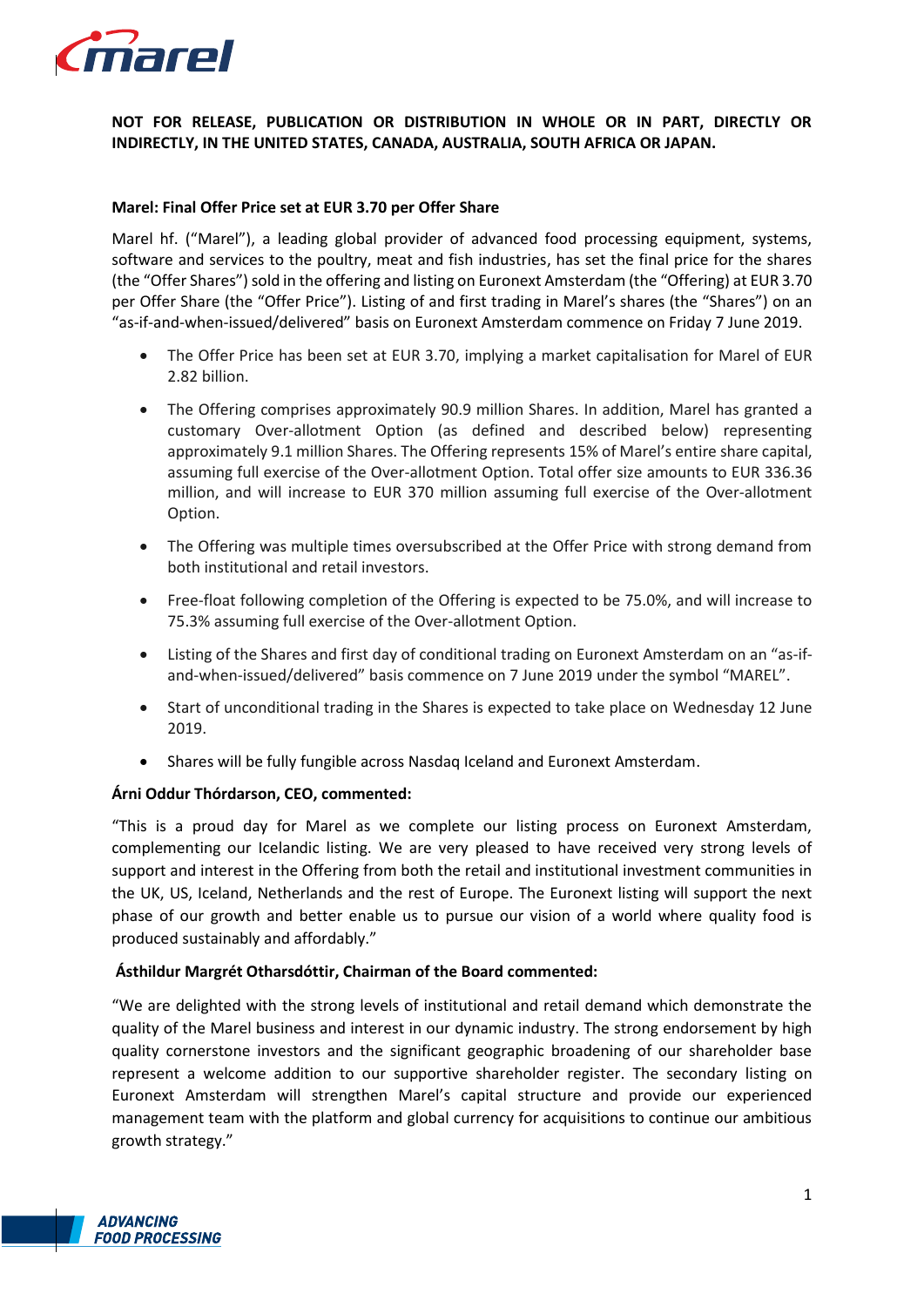

## **Further details on the Offering**

Reference is made to the announcement published by Marel on 28 May 2019 regarding the terms of the Offering and the publication of a prospectus approved by the Financial Supervisory Authority of Iceland (the "Prospectus").

## *Offer Price – Listing and trading*

Marel has set the Offer Price at EUR 3.70. The Shares are expected to commence conditional trading on Euronext Amsterdam on an "as-if-and-when-issued/delivered" basis on 7 June 2019 (the "First Trading Date") under the ticker symbol MAREL and ISIN IS0000000388. Start of unconditional trading in the Shares is expected to take place on Wednesday 12 June 2019.

### *Offer size and over-allotment option*

The Offering comprises 90,909,091 Shares. In addition, Marel has granted a customary overallotment option representing up to 9,090.909 Shares (the "Over-allotment Option"). The Over-allotment Option is exercisable in whole or in part by the Joint Global Coordinators (as defined below), on behalf of the Managers (as defined below), for 30 calendar days after the First Trading Date. Assuming full exercise of the Over-allotment Option, the total number of Offer Shares will comprise 100 million Offer Shares, representing a total offer size of EUR 370 million. Marel's free float will amount to 75.3% of Marel's outstanding share capital, assuming full exercise of the Over-allotment Option.

### *Cornerstone commitment and subscription*

The Offering received strong levels of interest from international institutional investors as well as Dutch and Icelandic retail investors. The Offer Shares were sold to retail investors in the Netherlands and Iceland as well as institutional investors in the United States, UK, Iceland, Netherlands and the rest of Europe. Funds and accounts under management by BlackRock and Credit Suisse Asset Management (Switzerland) Ltd., acting as cornerstone investors, have been allocated Offer Shares in accordance with their previously communicated commitments. BlackRock and Credit Suisse Asset Management (Switzerland) Ltd. will hold 2.2% and 1.30%, respectively, of the Shares following completion of the Offering, assuming full exercise of the Over-allotment Option.

#### *Lock-up period*

Marel has agreed to a customary lock-up period of 180 days from settlement of the Offering. Certain members of Marel's management and Board of Directors have agreed to a lock-up period of 180 days from the settlement of the Offering. Marel's largest shareholder, Eyrir Invest hf., has agreed to a lockup period of 180 days from the settlement of the Offering. The lock-up agreements are subject to certain exceptions as further described in the Prospectus.

#### **Availability of the Prospectus and Pricing Statement**

More information about Marel and the Offering can be found in the Prospectus dated 28 May 2019. The Prospectus, which includes a Dutch and Icelandic language summary, and this pricing announcement are available electronically via the website of Marel (www.marel.com/listing) subject to securities law restrictions in certain jurisdictions. In addition, hard copies of the Prospectus may also be obtained free of charge at Marel's offices at Austurhraun 9, Gardabaer, IS-210 Iceland.

Citi and J.P. Morgan are acting as Joint Global Coordinators (the "Joint Global Coordinators") for the Offering and dual listing. ABN AMRO, ING and Rabobank are acting as Joint Bookrunners. Arion Bank and Landsbankinn are acting as Joint-Lead Managers and Icelandic Retail Managers. The Joint Global

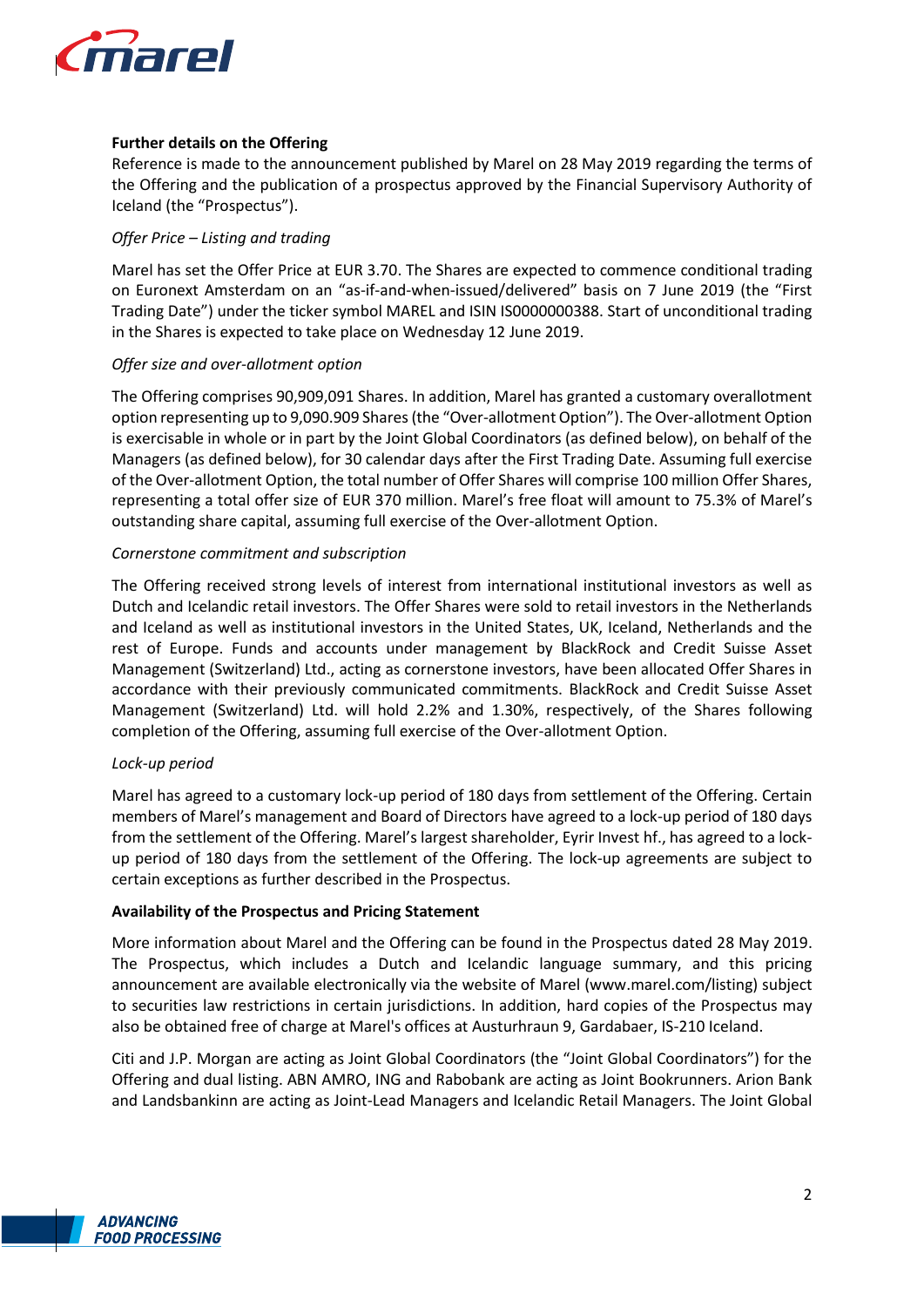

Coordinators, the Joint Bookrunners and the Joint-Lead Managers are collectively referred to as the "Managers". STJ Advisors is acting as independent financial advisor to Marel on the dual listing.

## **For information on the retail Offering:**

For information on the Offering retail investors in the Netherlands can contact ABN AMRO by e-mail (corporate.broking@nl.abnamro.com) or by phone (+31 20 344 2000), and retail investors in Iceland can contact by e-mail [\(](mailto:marel-utbod@arionbanki.is)marel-utbod@arionbanki.is) or by phone (+354 444 7000).

### **Contact**

#### **Marel Investor Relations**

Tinna Molphy [tinna.molphy@marel.com](mailto:tinna.molphy@marel.com) and tel. + 354 563 8001

## **Media Relations**

*International* FTI Consulting Alex Le May [marel@fticonsulting.com](mailto:marel@fticonsulting.com) and tel. +4420 3727 1340

Matthew O'Keeffe [marel@fticonsulting.com](mailto:marel@fticonsulting.com) and tel. +4420 3727 1340

*Netherlands* Bickerton Strategies Ian Bickerton [Ian@bickertonstrategies.com](mailto:Ian@bickertonstrategies.com) and tel. +31 62501 8512

David Brilleslijper [David@bickertonstrategies.com](mailto:David@bickertonstrategies.com) and tel. +31 61094 2514

*Iceland* Audbjorg Olafsdottir Marel

[Audbjorg.olafsdottir@marel.com](mailto:Audbjorg.olafsdottir@marel.com) and tel. +354 853 8626

#### **About Marel**

Marel is a leading global provider of advanced food processing equipment, systems, software and services to the poultry, meat and fish industries. Our united team of more than 6,000 employees in over 30 countries delivered EUR 1.2 billion in revenues in 2018. Annually, Marel invests around 6% of revenues in innovation. By continuously advancing food processing, we enable our customers to increase yield and throughput, ensure food safety and improve sustainability in food production. Marel was listed on NASDAQ Iceland in 1992.

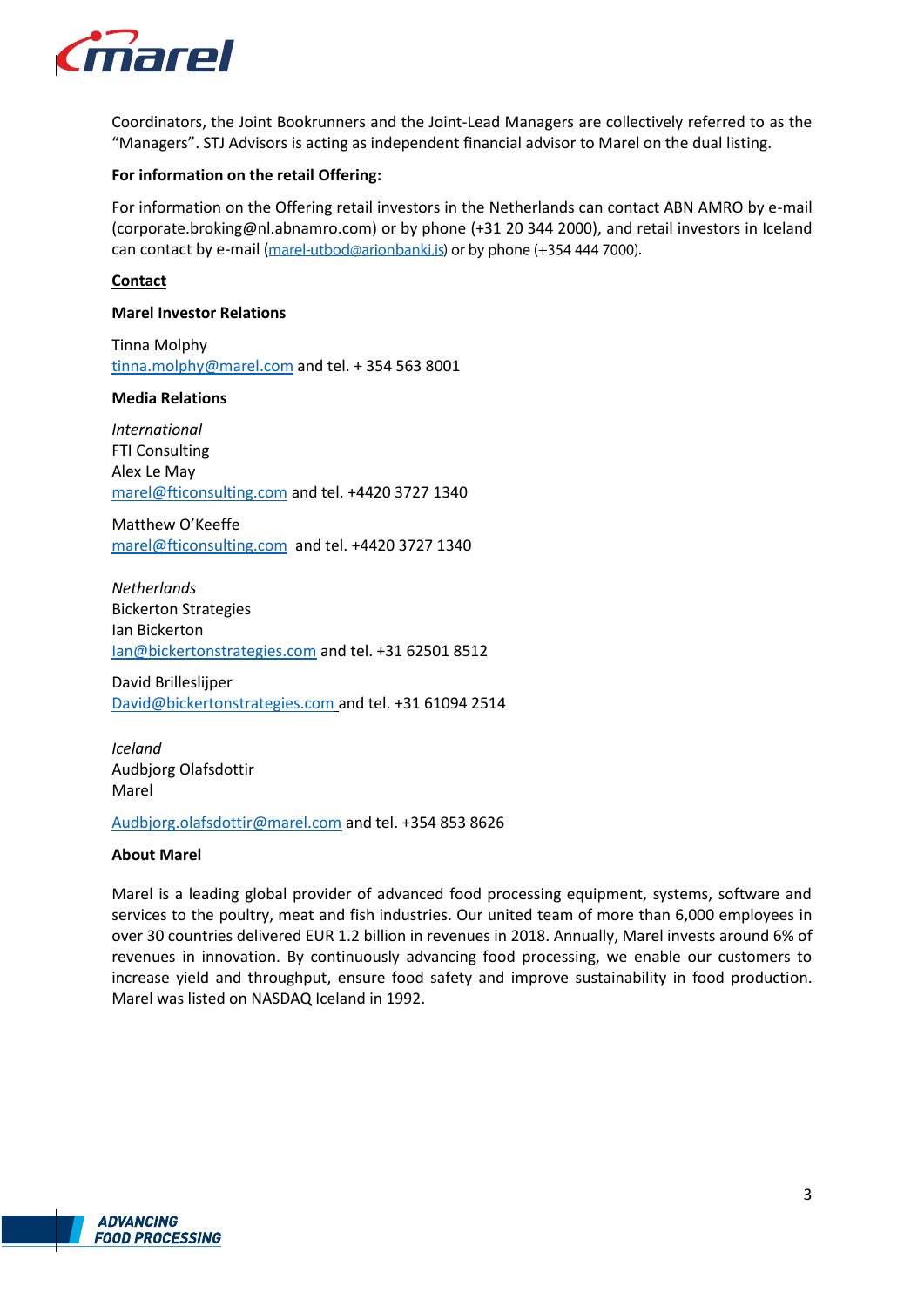

## **Capitalisation**

Marel's capitalisation as of 31 March 2019, and as adjusted to give effect to the Offering if the Over-Allotment Option is exercised in full, is as follows:

|                               | (In EUR million)              |                                                   |
|-------------------------------|-------------------------------|---------------------------------------------------|
|                               | As at 31<br><b>March 2019</b> | As adjusted<br>for the<br>Offering <sup>(1)</sup> |
|                               |                               |                                                   |
| <b>Total Current Debt</b>     | 32.9                          | 32.9                                              |
| <b>Total Non-Current Debt</b> | 489.5                         | 489.5                                             |
| <b>Total Equity</b>           | 523.9                         | 874.9                                             |
| Non-controlling interests     | 0.2                           | 0.2                                               |
| <b>Shareholder Equity</b>     | 523.7                         | 874.7                                             |
| <b>Total Capitalisation</b>   | 1,046.3                       | 1,397.3                                           |

Note:

(1) Assumes exercise of the Over-Allotment Option in full.

#### **DISCLAIMER**

These materials are not for release, distribution or publication, whether directly or indirectly and whether in whole or in part, into or in the United States, Canada, Australia, South Africa or Japan or any (other) jurisdiction where to do so would constitute a violation of the relevant laws of such jurisdiction.

These materials are for information purposes only and are not intended to constitute, and should not be construed as, an offer to sell or a solicitation of any offer to buy the securities of Marel hf. (the "**Company**", and such securities, the "**Securities**") in the United States, Canada, Australia, South Africa or Japan or in any other jurisdiction in which such offer, solicitation or sale would be unlawful prior to registration, exemption from registration or qualification under the securities laws of such jurisdiction.

The Securities are not and will not be registered under the U.S. Securities Act of 1933, as amended (the "**Securities Act**") and may not be offered or sold in the United States absent registration or an exemption from, or in a transaction not subject to, the registration requirements of the Securities Act. The Company has no intention to register any part of the offering in the United States or make a public offering of Securities in the United States.

In the United Kingdom, this document and any other materials in relation to the Securities is only being distributed to, and is only directed at, and any investment or investment activity to which this document relates is available only to, and will be engaged in only with, "qualified investors" (as defined

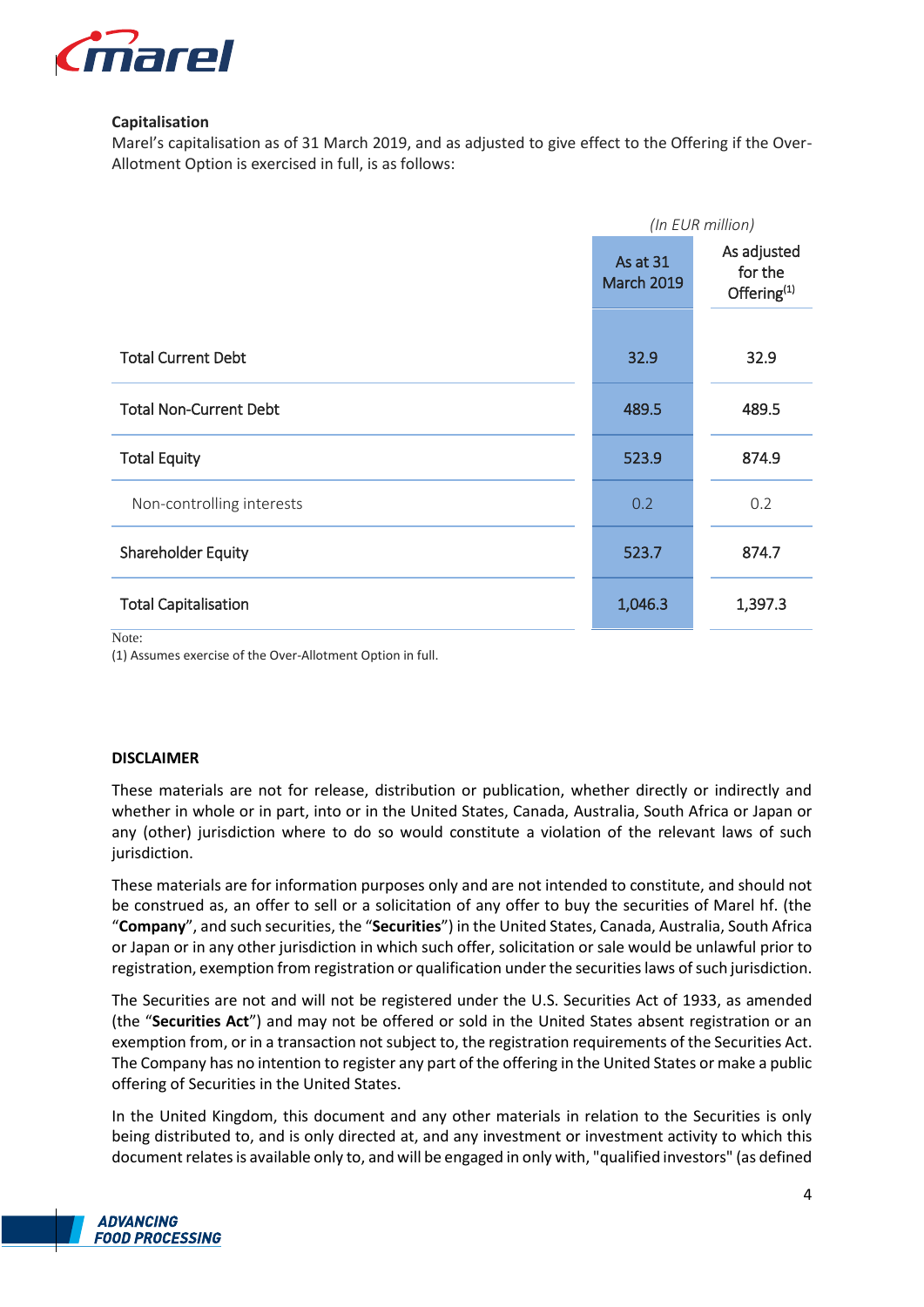

in section 86(7) of the Financial Services and Markets Act 2000) and who are (i) persons having professional experience in matters relating to investments who fall within the definition of "investment professionals" in Article 19(5) of the Financial Services and Markets Act 2000 (Financial Promotion) Order 2005 (the "**Order**"); or (ii) high net worth entities falling within Article 49(2)(a) to (d) of the Order (all such persons together being referred to as "relevant persons"). Persons who are not relevant persons should not take any action on the basis of this document and should not act or rely on it.

The Company has not authorised any offer to the public of Securities in any Member State of the European Economic Area other than the Netherlands. With respect to any Member State of the European Economic Area, other than the Netherlands, which has implemented the Prospectus Directive (each a "**Relevant Member State**"), no action has been undertaken or will be undertaken to make an offer to the public of Securities requiring publication of a prospectus in any Relevant Member State. As a result, the Securities may only be offered in Relevant Member States (i) to any legal entity which is a qualified investor as defined in the Prospectus Directive; or (ii) in any other circumstances falling within Article 3(2) of the Prospectus Directive. For the purpose of this paragraph, the expression "offer of securities to the public" means the communication in any form and by any means of sufficient information on the terms of the offer and the Securities to be offered so as to enable the investor to decide to exercise, purchase or subscribe for the Securities, as the same may be varied in that Member State by any measure implementing the Prospectus Directive in that Member State and the expression "Prospectus Directive" means Directive 2003/71/EC (and amendments thereto, including Directive 2010/73/EU, to the extent implemented in the Relevant Member State), and includes any relevant implementing measure in the Relevant Member State.

No action has been taken by the Company that would permit an offer of Securities or the possession or distribution of these materials or any other offering or publicity material relating to such Securities in any jurisdiction where action for that purpose is required.

The release, publication or distribution of these materials in certain jurisdictions may be restricted by law and therefore persons in such jurisdictions into which they are released, published or distributed, should inform themselves about, and observe, such restrictions.

This announcement does not constitute a prospectus. An offer to acquire Securities pursuant to the proposed offering will be made, and any investor should make his investment, solely on the basis of information that will be contained in the prospectus to be made generally available in the Netherlands in connection with such offering. When made generally available, copies of the prospectus may be obtained at no cost from the Company or through the website of the Company.

Citigroup Global Markets Limited and J.P. Morgan Securities plc (the "**Joint Global Coordinators**"), ABN AMRO Bank N.V., ING Bank N.V. and Coӧperatieve Rabobank U.A. (together with the Joint Global Coordinators, the "**Joint Bookrunners**") and Arion Banki hf. and Landsbankinn hf. (the "**Joint Lead Managers**" and, together with the Joint Global Coordinators and the Joint Bookrunners, the "**Managers**") act exclusively for the Company and no-one else in connection with any offering of Securities and will not be responsible to anyone other than the Company for providing the protections afforded to their respective customers or for providing advice in relation to any offering or any transaction or arrangement referred to herein.

## **Stabilisation**

In connection with the Offering, Citigroup Global Markets Limited (the "Stabilisation Manager"), or any of its agents, on behalf of the Managers, may over-allot Offer Shares or effect other transactions with a view to supporting the market price of the Shares at a higher level than that which might otherwise prevail in the open market. Such transactions may be effected on Euronext Amsterdam and